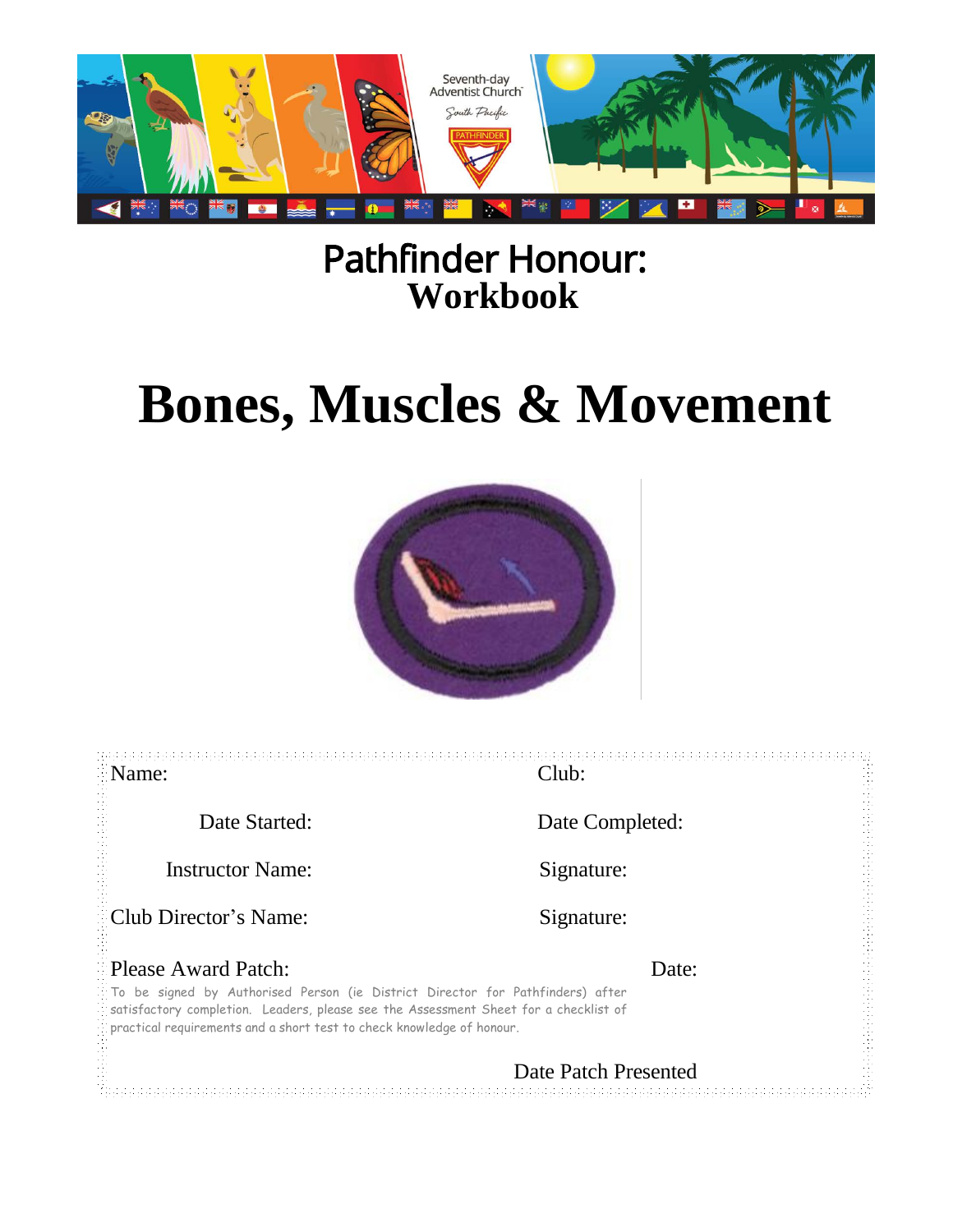#### **Instructions:**

Please write brief notes. Use drawings / pictures to assist with your explanation.

Hint: Why not use your own body as reference!!

#### **Requirement 1: What's the difference between exoskeletons and endoskeletons? Which type of skeleton do humans have?**

#### **Requirement 2: List three functions of the skeletal system.**

| . .     |  |
|---------|--|
| ◠<br>∠. |  |
| ⌒<br>J. |  |

#### **Requirement 3: Is bone a living tissue? Explain why or why not.**

#### **Requirement 4: Describe the structure and development of bone.**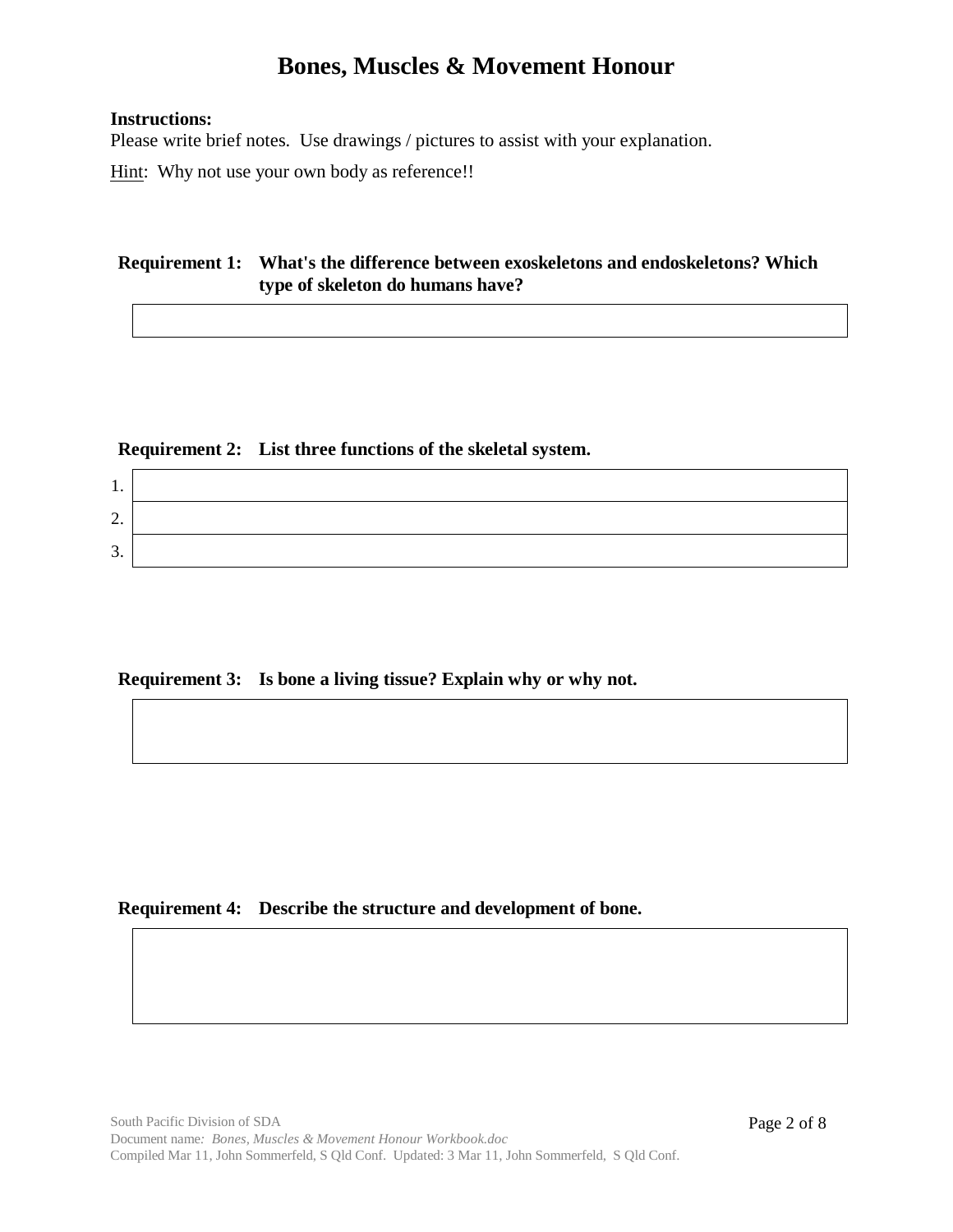#### **Requirement 5: Identify the following bones of the skeletal system.**

Please place the letter beside the bone/s. We started with the Cranium

|              | Carpals                  | A.               |
|--------------|--------------------------|------------------|
|              | Clavicle (collar bone)   | <b>B.</b>        |
| $\mathbf{A}$ | Cranium                  |                  |
|              | Femur                    | C.               |
|              | Fibula                   | V.<br>D.         |
|              | Humerus                  | U.               |
|              | Mandible                 | E.<br>T.         |
|              | Maxillary bones          | S.               |
|              | Metacarpals              | R.<br>${\bf F}.$ |
|              | Metatarsals              | Q.               |
|              | Patella                  | P.<br>G.         |
|              | Pelvis                   | $\, {\rm H}$     |
|              | Phalanges                | I.               |
|              | Radius                   | J.               |
|              | Ribs                     | K.               |
|              | Scapula (shoulder blade) |                  |
|              | Coccyx (tail bone)       | O.<br>${\bf N}.$ |
|              | Sternum (breast bone)    |                  |
|              | <b>Tarsals</b>           | L.               |
|              | Tibia                    | M <sub>1</sub>   |
|              | Ulna                     | -Phalanges       |
|              | Vertebrae                |                  |

Figure based on: [http://upload.wikimedia.org/wikibooks/en/b/bc/Labelled\\_skeleton.png](http://upload.wikimedia.org/wikibooks/en/b/bc/Labelled_skeleton.png)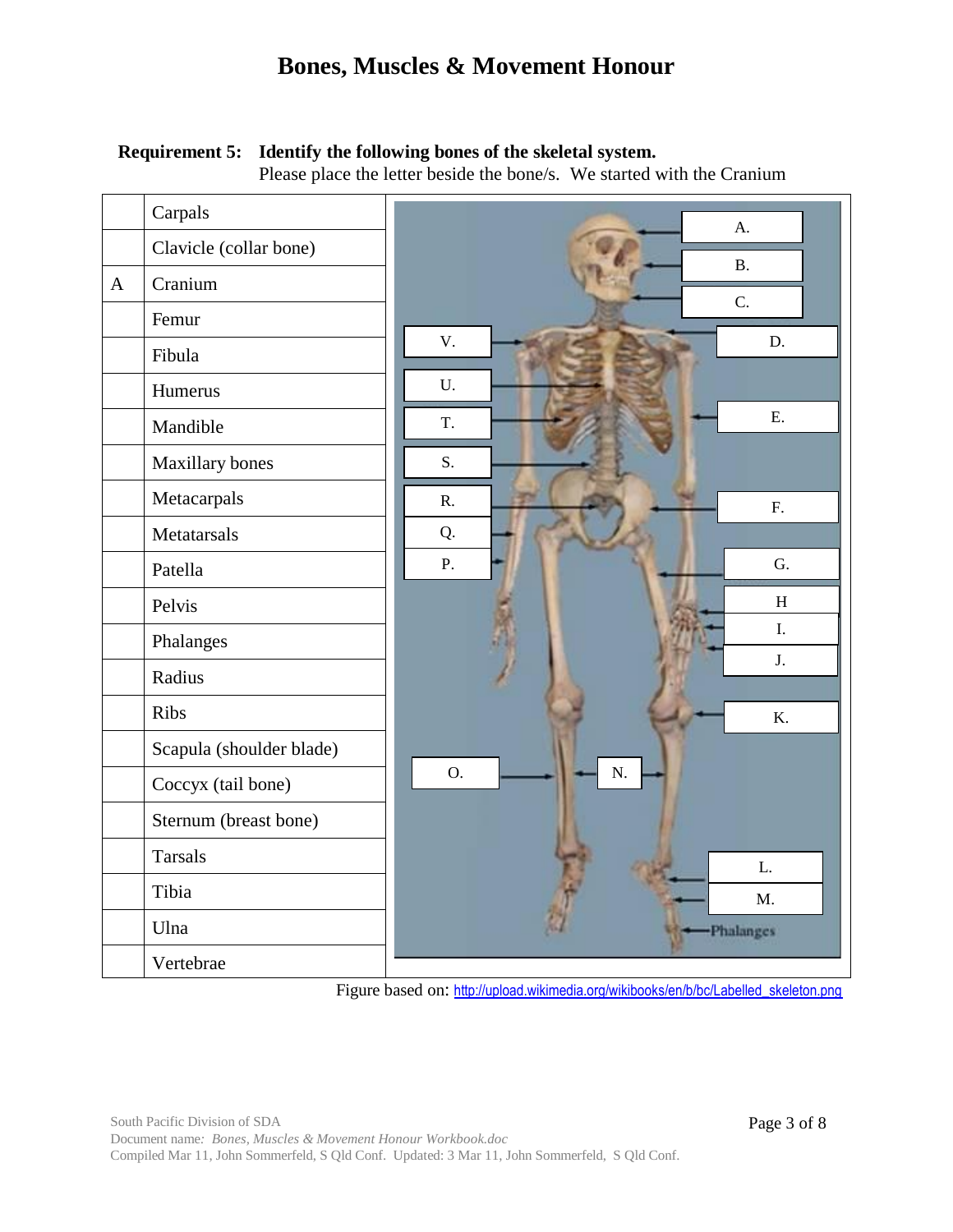#### **Requirement 6: What is a joint?**

#### **Requirement 7: List the three types of joints found between bones.**

| . .             |  |
|-----------------|--|
| ◠<br><u>L</u> . |  |
| ╭<br>J.         |  |

#### **Requirement 8: Name and describe six types of freely movable joints. Be able to locate an example of each of these in your body.**

|    | Name | <b>Brief Description and Where Located</b> |
|----|------|--------------------------------------------|
| 1. |      |                                            |
| 2. |      |                                            |
| 3. |      |                                            |
| 4. |      |                                            |
| 5. |      |                                            |
| 6. |      |                                            |

# **Requirement 9: Be creative and construct a model of one of the six freely movable joints.**

Briefly describe what you did.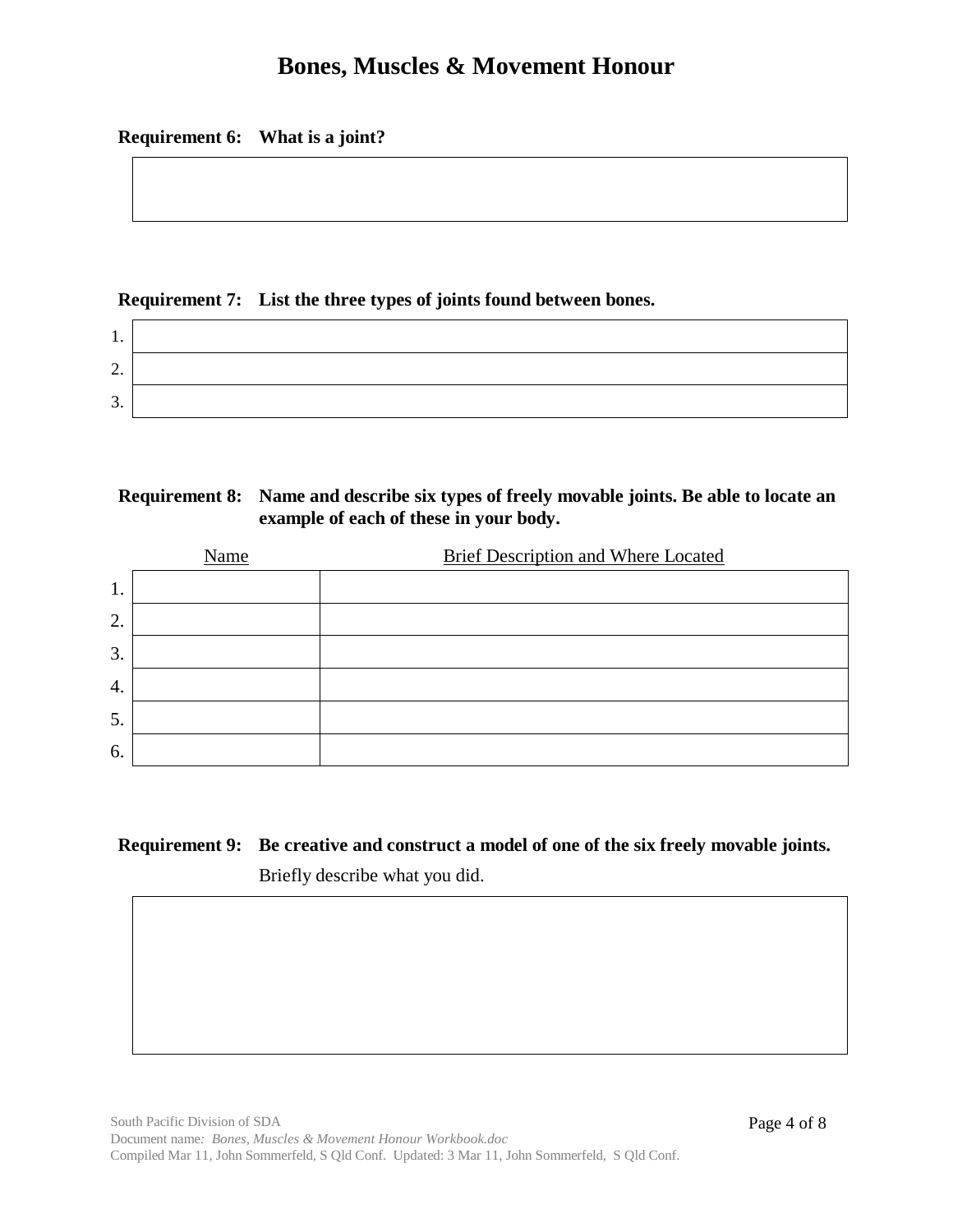**Requirement 10: What is another name for a broken bone? List 3 types of breaks that can occur in bones. Describe how bones heal and how doctors can help this process.**

| Another name for<br>a broken bone:  |    |  |
|-------------------------------------|----|--|
| Types of breaks                     | 1. |  |
| that can occur in<br>bones:         | 2. |  |
|                                     | 3. |  |
| How bones heal:                     |    |  |
| How doctors can<br>help bones heal: |    |  |

#### **Requirement 11: What is osteoporosis? Who can get it? List at least 5 health habits that deal with maintaining healthy bones and muscles.**

| What is<br>osteoporosis?     |    |  |
|------------------------------|----|--|
| Who can get<br>osteoporosis? |    |  |
| Health habits that           | 1. |  |
| deal with<br>maintaining     | 2. |  |
| healthy bones and            | 3. |  |
| muscles:                     | 4. |  |
|                              | 5. |  |

#### **Requirement 12: What is the function of the muscular system?**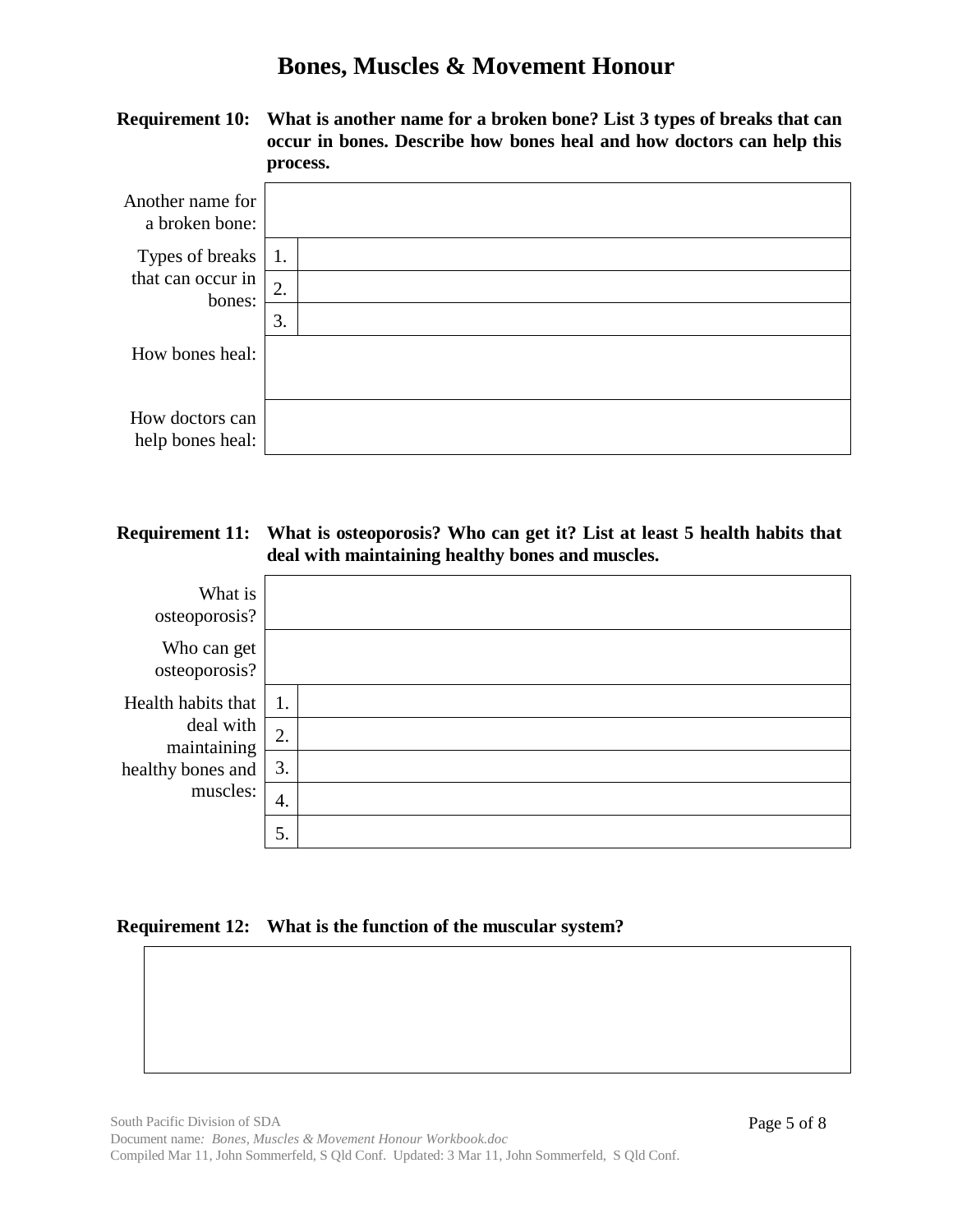#### **Requirement 13: Name and describe 3 types of muscle tissue. Give one example of each.**

|                | Types of muscle tissue | <b>Example of muscle tissue</b> |
|----------------|------------------------|---------------------------------|
|                |                        |                                 |
| $\gamma$<br>٠. |                        |                                 |
| 3.             |                        |                                 |

#### **Requirement 14: Be able to identify the following muscles on your body**  Please place the letter beside the muscle/s. We've started with the Masseter



Figure based on: [http://upload.wikimedia.org/wikibooks/en/8/85/Muscles\\_labeled.jpg](http://upload.wikimedia.org/wikibooks/en/8/85/Muscles_labeled.jpg)